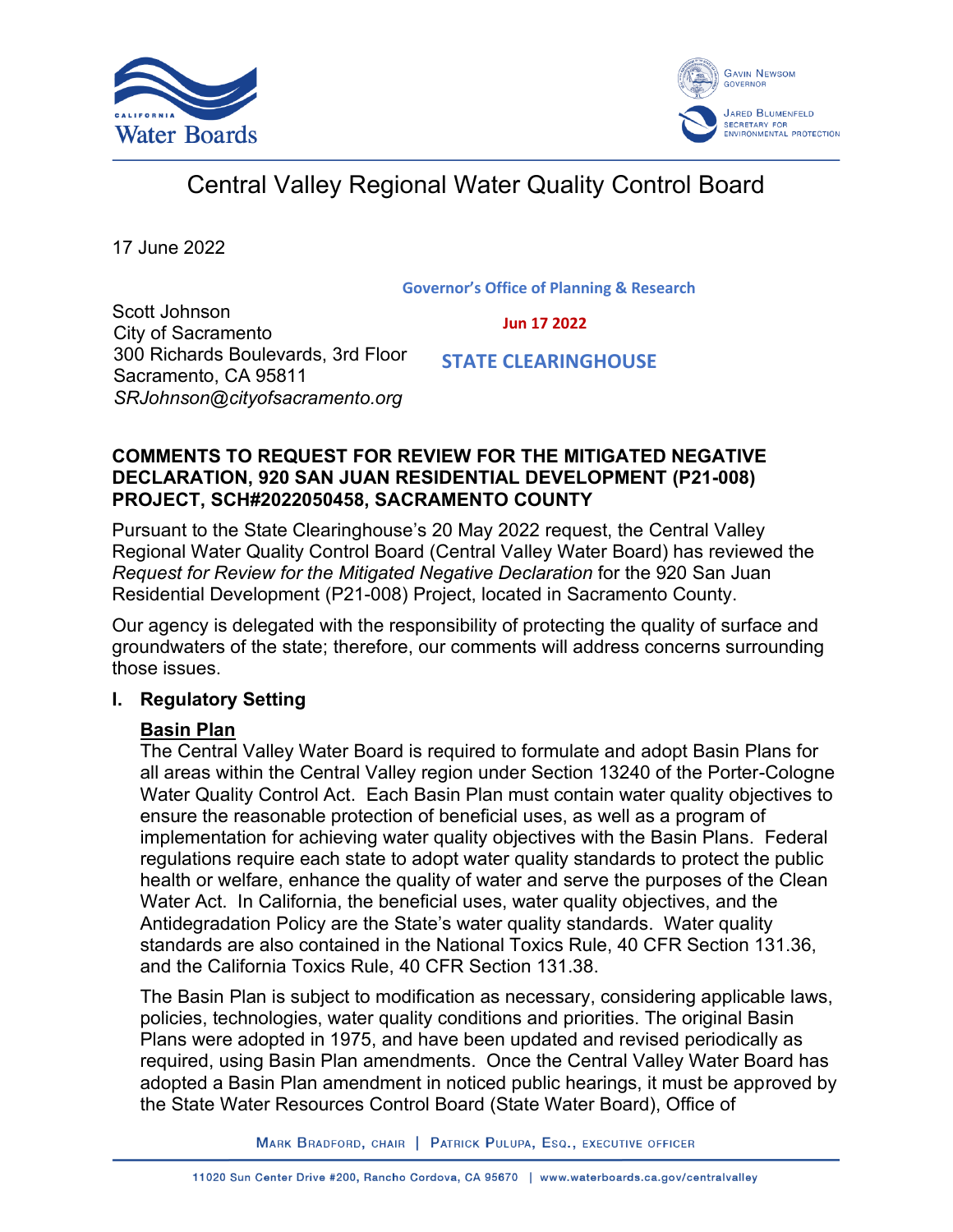Administrative Law (OAL) and in some cases, the United States Environmental Protection Agency (USEPA). Basin Plan amendments only become effective after they have been approved by the OAL and in some cases, the USEPA. Every three (3) years, a review of the Basin Plan is completed that assesses the appropriateness of existing standards and evaluates and prioritizes Basin Planning issues. For more information on the *Water Quality Control Plan for the Sacramento and San Joaquin River Basins*, please visit our website:

[http://www.waterboards.ca.gov/centralvalley/water\\_issues/basin\\_plans/](http://www.waterboards.ca.gov/centralvalley/water_issues/basin_plans/)

#### **Antidegradation Considerations**

All wastewater discharges must comply with the Antidegradation Policy (State Water Board Resolution 68-16) and the Antidegradation Implementation Policy contained in the Basin Plan. The Antidegradation Implementation Policy is available on page 74 at:

https://www.waterboards.ca.gov/centralvalley/water\_issues/basin\_plans/sacsjr\_2018 05.pdf

In part it states:

*Any discharge of waste to high quality waters must apply best practicable treatment or control not only to prevent a condition of pollution or nuisance from occurring, but also to maintain the highest water quality possible consistent with the maximum benefit to the people of the State.*

*This information must be presented as an analysis of the impacts and potential impacts of the discharge on water quality, as measured by background concentrations and applicable water quality objectives.*

The antidegradation analysis is a mandatory element in the National Pollutant Discharge Elimination System and land discharge Waste Discharge Requirements (WDRs) permitting processes. The environmental review document should evaluate potential impacts to both surface and groundwater quality.

#### **II. Permitting Requirements**

#### **Construction Storm Water General Permit**

Dischargers whose project disturb one or more acres of soil or where projects disturb less than one acre but are part of a larger common plan of development that in total disturbs one or more acres, are required to obtain coverage under the General Permit for Storm Water Discharges Associated with Construction and Land Disturbance Activities (Construction General Permit), Construction General Permit Order No. 2009-0009-DWQ. Construction activity subject to this permit includes clearing, grading, grubbing, disturbances to the ground, such as stockpiling, or excavation, but does not include regular maintenance activities performed to restore the original line, grade, or capacity of the facility. The Construction General Permit requires the development and implementation of a Storm Water Pollution Prevention Plan (SWPPP). For more information on the Construction General Permit, visit the State Water Resources Control Board website at: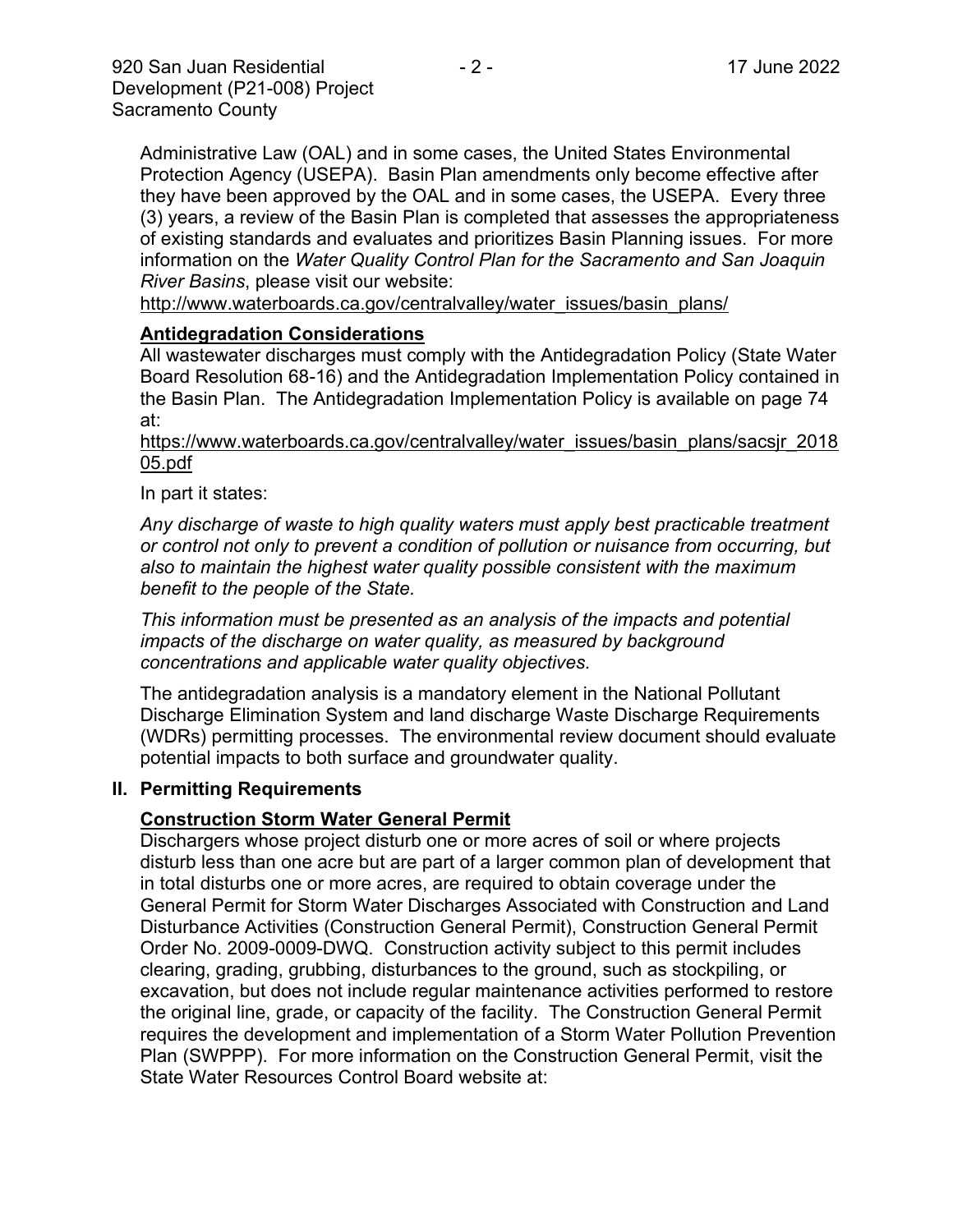[http://www.waterboards.ca.gov/water\\_issues/programs/stormwater/constpermits.sht](http://www.waterboards.ca.gov/water_issues/programs/stormwater/constpermits.shtml) [ml](http://www.waterboards.ca.gov/water_issues/programs/stormwater/constpermits.shtml)

## **Phase I and II Municipal Separate Storm Sewer System (MS4) Permits<sup>1</sup>**

The Phase I and II MS4 permits require the Permittees reduce pollutants and runoff flows from new development and redevelopment using Best Management Practices (BMPs) to the maximum extent practicable (MEP). MS4 Permittees have their own development standards, also known as Low Impact Development (LID)/postconstruction standards that include a hydromodification component. The MS4 permits also require specific design concepts for LID/post-construction BMPs in the early stages of a project during the entitlement and CEQA process and the development plan review process.

For more information on which Phase I MS4 Permit this project applies to, visit the Central Valley Water Board website at:

http://www.waterboards.ca.gov/centralvalley/water\_issues/storm\_water/municipal\_p ermits/

For more information on the Phase II MS4 permit and who it applies to, visit the State Water Resources Control Board at:

http://www.waterboards.ca.gov/water\_issues/programs/stormwater/phase\_ii\_munici pal.shtml

#### **Industrial Storm Water General Permit**

Storm water discharges associated with industrial sites must comply with the regulations contained in the Industrial Storm Water General Permit Order No. 2014- 0057-DWQ. For more information on the Industrial Storm Water General Permit, visit the Central Valley Water Board website at:

http://www.waterboards.ca.gov/centralvalley/water\_issues/storm\_water/industrial\_ge neral\_permits/index.shtml

#### **Clean Water Act Section 404 Permit**

If the project will involve the discharge of dredged or fill material in navigable waters or wetlands, a permit pursuant to Section 404 of the Clean Water Act may be needed from the United States Army Corps of Engineers (USACE). If a Section 404 permit is required by the USACE, the Central Valley Water Board will review the permit application to ensure that discharge will not violate water quality standards. If the project requires surface water drainage realignment, the applicant is advised to contact the Department of Fish and Game for information on Streambed Alteration Permit requirements. If you have any questions regarding the Clean Water Act

<sup>&</sup>lt;sup>1</sup> Municipal Permits = The Phase I Municipal Separate Storm Water System (MS4) Permit covers medium sized Municipalities (serving between 100,000 and 250,000 people) and large sized municipalities (serving over 250,000 people). The Phase II MS4 provides coverage for small municipalities, including non-traditional Small MS4s, which include military bases, public campuses, prisons and hospitals.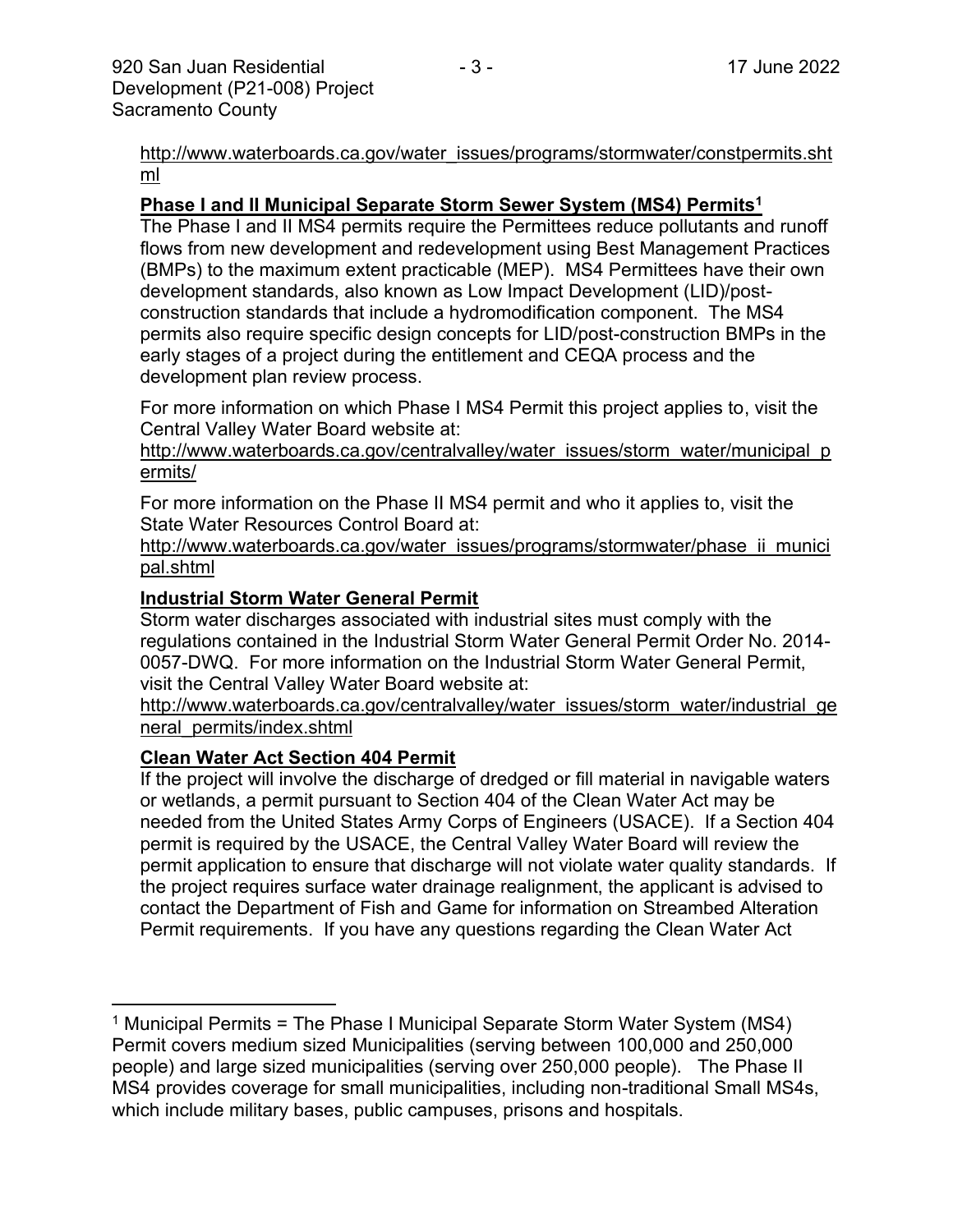Section 404 permits, please contact the Regulatory Division of the Sacramento District of USACE at (916) 557-5250.

#### **Clean Water Act Section 401 Permit – Water Quality Certification**

If an USACE permit (e.g., Non-Reporting Nationwide Permit, Nationwide Permit, Letter of Permission, Individual Permit, Regional General Permit, Programmatic General Permit), or any other federal permit (e.g., Section 10 of the Rivers and Harbors Act or Section 9 from the United States Coast Guard), is required for this project due to the disturbance of waters of the United States (such as streams and wetlands), then a Water Quality Certification must be obtained from the Central Valley Water Board prior to initiation of project activities. There are no waivers for 401 Water Quality Certifications. For more information on the Water Quality Certification, visit the Central Valley Water Board website at:

https://www.waterboards.ca.gov/centralvalley/water\_issues/water\_quality\_certificatio n/

#### **Waste Discharge Requirements – Discharges to Waters of the State**

If USACE determines that only non-jurisdictional waters of the State (i.e., "nonfederal" waters of the State) are present in the proposed project area, the proposed project may require a Waste Discharge Requirement (WDR) permit to be issued by Central Valley Water Board. Under the California Porter-Cologne Water Quality Control Act, discharges to all waters of the State, including all wetlands and other waters of the State including, but not limited to, isolated wetlands, are subject to State regulation. For more information on the Waste Discharges to Surface Water NPDES Program and WDR processes, visit the Central Valley Water Board website at:https://www.waterboards.ca.gov/centralvalley/water\_issues/waste\_to\_surface\_wat er/

Projects involving excavation or fill activities impacting less than 0.2 acre or 400 linear feet of non-jurisdictional waters of the state and projects involving dredging activities impacting less than 50 cubic yards of non-jurisdictional waters of the state may be eligible for coverage under the State Water Resources Control Board Water Quality Order No. 2004-0004-DWQ (General Order 2004-0004). For more information on the General Order 2004-0004, visit the State Water Resources Control Board website at:

https://www.waterboards.ca.gov/board\_decisions/adopted\_orders/water\_quality/200 4/wqo/wqo2004-0004.pdf

#### **Dewatering Permit**

If the proposed project includes construction or groundwater dewatering to be discharged to land, the proponent may apply for coverage under State Water Board General Water Quality Order (Low Threat General Order) 2003-0003 or the Central Valley Water Board's Waiver of Report of Waste Discharge and Waste Discharge Requirements (Low Threat Waiver) R5-2018-0085. Small temporary construction dewatering projects are projects that discharge groundwater to land from excavation activities or dewatering of underground utility vaults. Dischargers seeking coverage